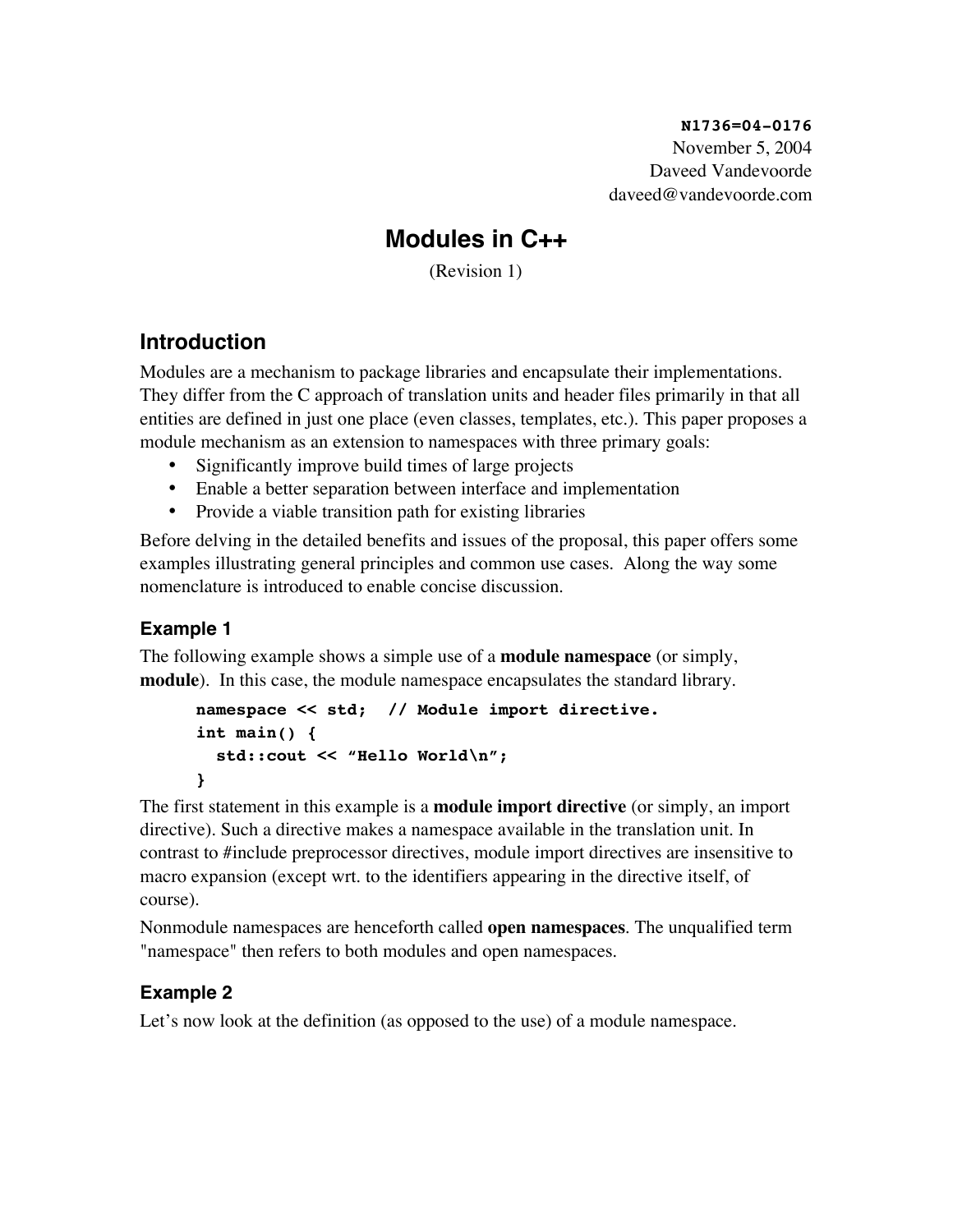```
// File_1.cpp:
namespace >> Lib { // Module definition.
   namespace << std;
   export struct S {
    S() \{ std: <i>count</i> << "S() \n'}; \} };
}
// File_2.cpp:
namespace << Lib;
int main() {
   Lib::S s;
}
```
Import directives only make visible those members of a module namespace that were declared with the keyword export.

Note that the constructor of S is an inline function. Although its definition is separated (in terms of translation units) from the call site, it is expected that the call will in fact be expanded inline using simple compile-time technology (as opposed to the more elaborate link-time optimization technologies available in some of today's compilation systems).

### **Example 3**

Importing a module is not transitive by default, except for exported import directives:

```
// File_1.cpp:
namespace >> M1 {
  export typedef int I1;
}
// File_2.cpp:
namespace >> M2 {
  export typedef int I2;
}
// File_3.cpp:
namespace >> MM {
  export namespace << M1; // Make M1 visible here and
                            // in code that imports MM.
  namespace << M2; // Make M2 visible here,
                            // but not in clients.
}
```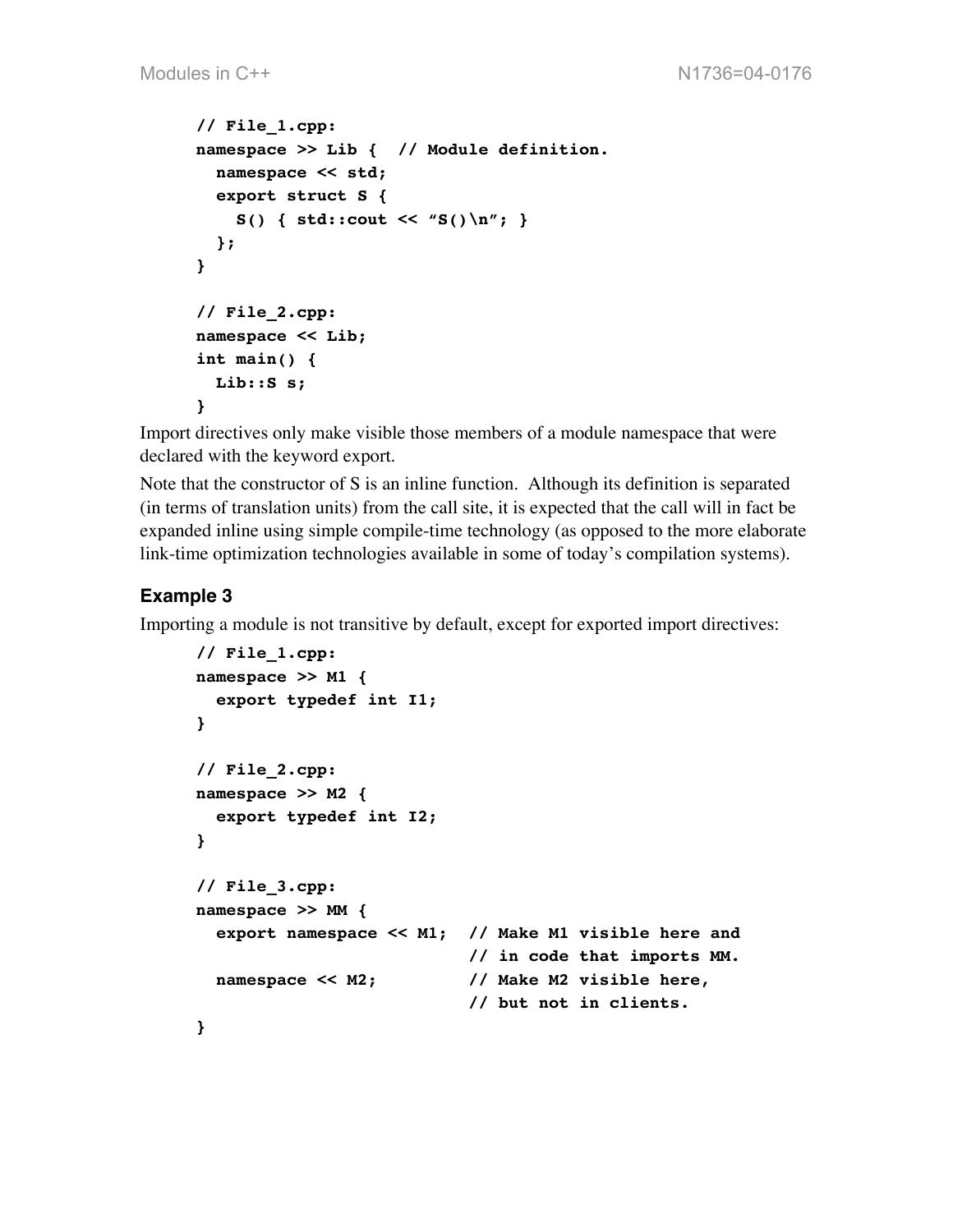```
// File_4.cpp:
namespace << MM;
M1::I1 i1; // Okay.
M2::I2 i2; // Error: M2 invisible.
```
### **Example 4**

Our next example demonstrates the interaction of module namespaces and private member visibility.

```
// File_1.cpp:
namespace >> Lib {
   export struct S { void f() {} }; // Public f.
   export class C { void f() {} }; // Private f.
}
// File_2.cpp:
namespace << Lib; // Private members invisible.
struct D: Lib::S, Lib::C {
   void g() {
     f(); // Not ambiguous: Calls S::f.
   }
};
```
The similar case using nonmodule namespaces would lead to an ambiguity, because private members are visible even when they are not accessible. In fact, within module namespaces private members must remain visible as the following example shows:

```
namespace >> Err {
   export S { int f() {} }; // Public f.
  export C \{ int f(); \}; // Private f.
   int C::f() {} // C::f must be visible for parsing.
   struct D: S, C {
     void g() {
       f(); // Error: Ambiguous.
     }
   };
}
```
### **Example 5**

Module namespaces can be equipped with a startup and/or a shutdown function (always using the identifier "main").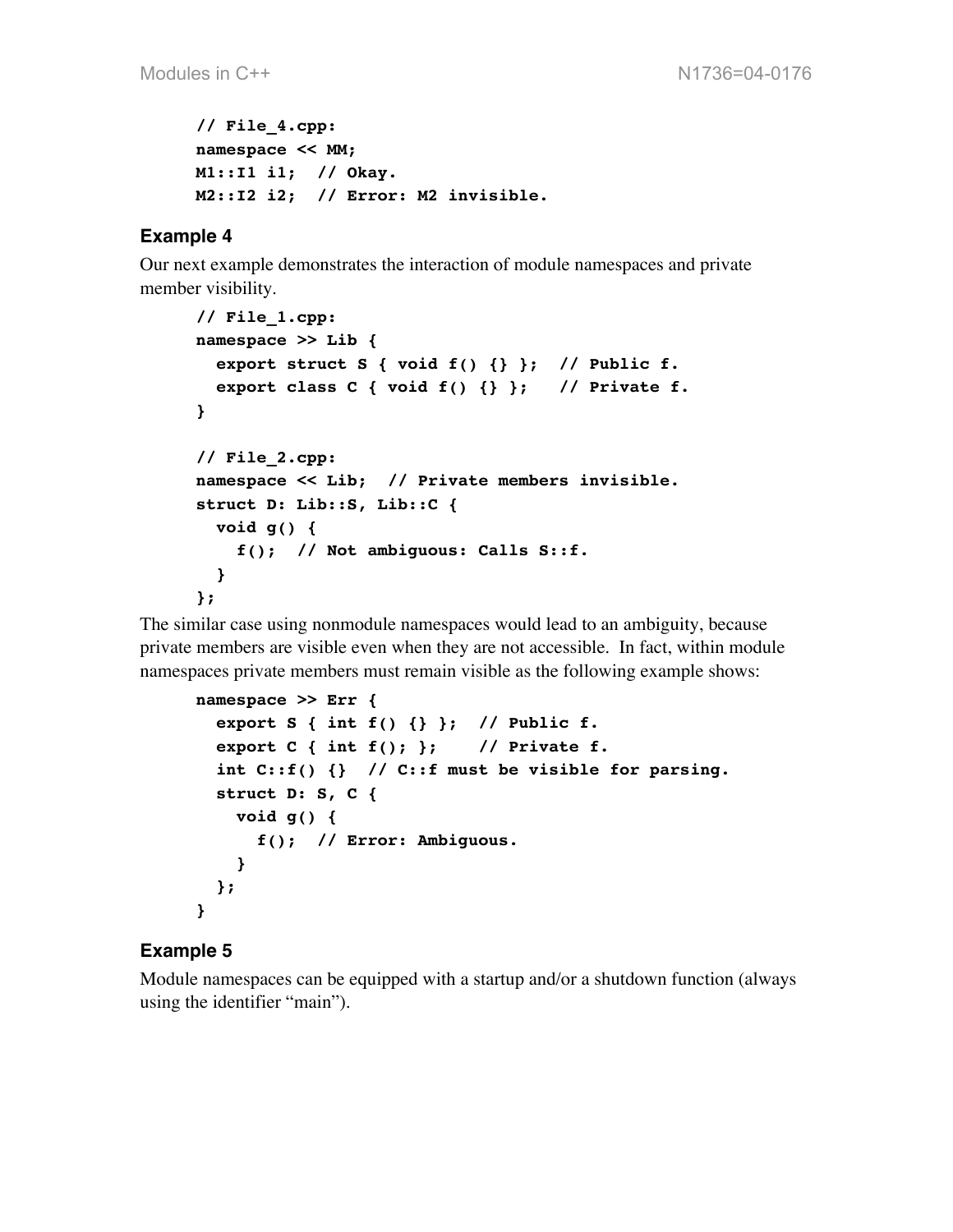```
// File_1.cpp:
namespace >> Lib {
  namespace << std;
  void main() { std::cout << "Hello "; }
  void ~main() { std::cout << "World\n"; }
}
// File_2.cpp:
namespace << Lib;
int main() {}
```
This program outputs "Hello World". Clearly, this is mostly syntactic convenience since the same could be achieved through a global variable of a special-purpose class type with a default constructor and destructor as follows:

```
namespace >> Lib {
  namespace << std;
   struct Init {
     Init() { std::cout << "Hello "; }
     ~Init() { std::cout << "World\n"; }
  } init;
}
```
## **Example 6**

A module may be designated as a program entry point by making it a **program module**:

```
namespace["program"] >> P {
   namespace << std;
   void main() {
     std::cout << "Hello World\n";
     std::exit(1);
   }
}
```
The square bracket construct following the first namespace keyword in the preceding example is a **namespace attribute list**. Additional attributes are discussed in the remainder of this paper.

Note that this proposal does not provide an option to pass command-line arguments through a parameter list of main(), nor does it allow for main() to return an integer. Instead, it is assumed that the standard library will be equipped with a facility to access command-line argument information (the function std::exit() already returns an integer to the execution environment).

The ability to write a program entirely in terms of module namespaces may be desirable, not only out of a concern for elegance, but also to clarify initialization order and to enable a new class of tools (which would not have to worry about ODR violations).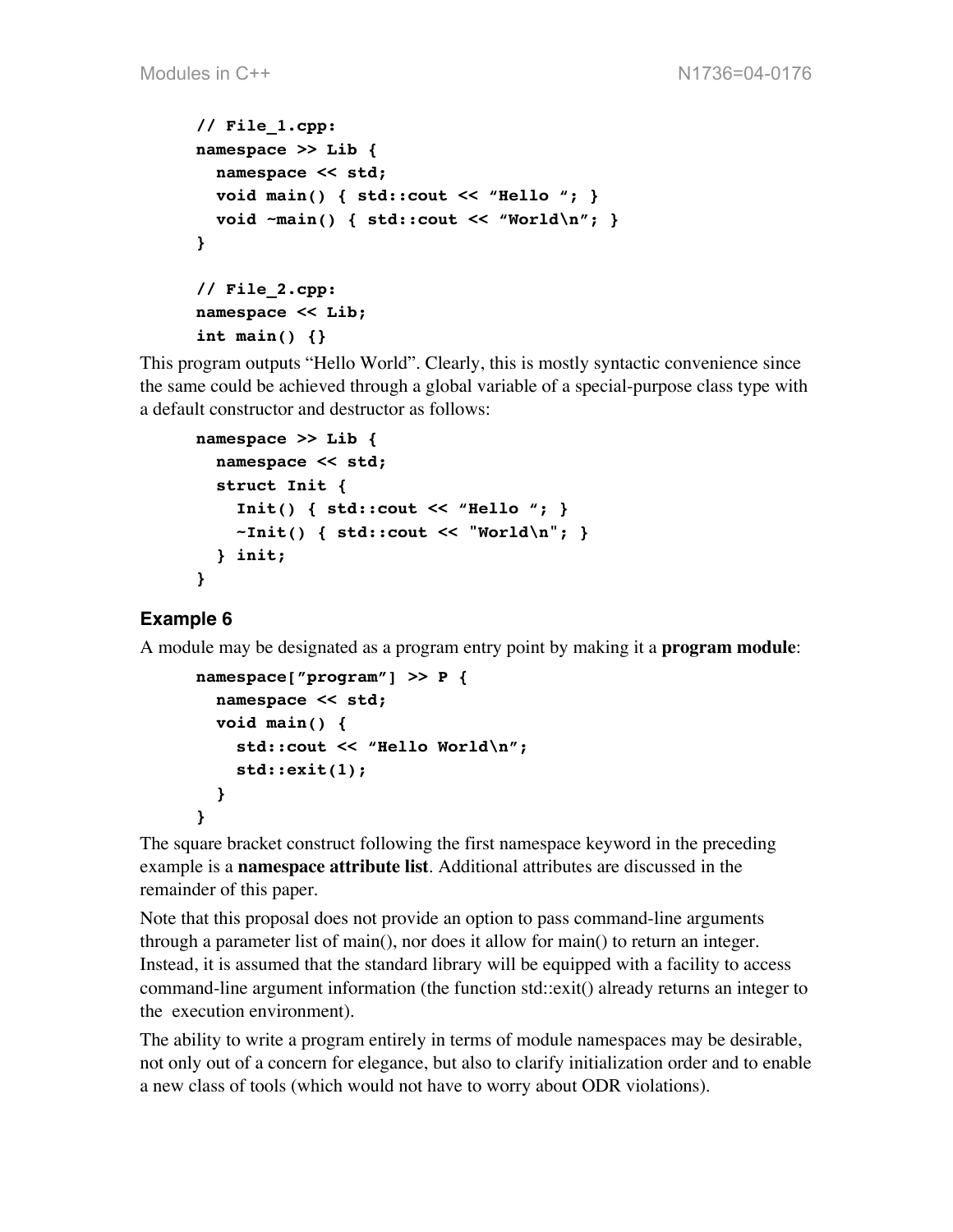## **Example 7**

A module may be partitioned into **module partitions** to allow only part of the module to become visible at one time. For example, the standard header <vector> might be structured as follows:

```
namespace << std["vector_hdr"];
    // Load definitions from std, but only those
    // those from the "vector_hdr" partition should
    // be made visible.
// Definitions of macros (if any):
#define ...
```
The corresponding definition has the following general form:

```
namespace >> std["vector_hdr"] {
   export namespace << std["allocator_hdr"];
   // Additional declarations and definitions
}
```
The partition name is an arbitrary string literal, but it must be unique among the partitions of a module. All partitions must be named, except if a module consists of just one partition.

The partition mechanism is also a convenient vehicle to spread module namespaces across multiple translation units. For example:

```
// File_1.cpp:
namespace >> Lib["part 1"] {
   struct Helper { // Not exported.
     // ...
  };
}
// File_2.cpp:
namespace >> Lib["part 2"] {
   namespace << Lib["part 1"];
   export struct Bling: Helper { // Okay.
     // ...
  };
}
```
This example also illustrates that when importing a module partition within the same module, all declarations (not just the exported ones) are visible.

The dependency graph of the module partitions in a program must form a directed acyclic graph. Note that this does not imply that the dependency graph of the complete modules cannot have cycles.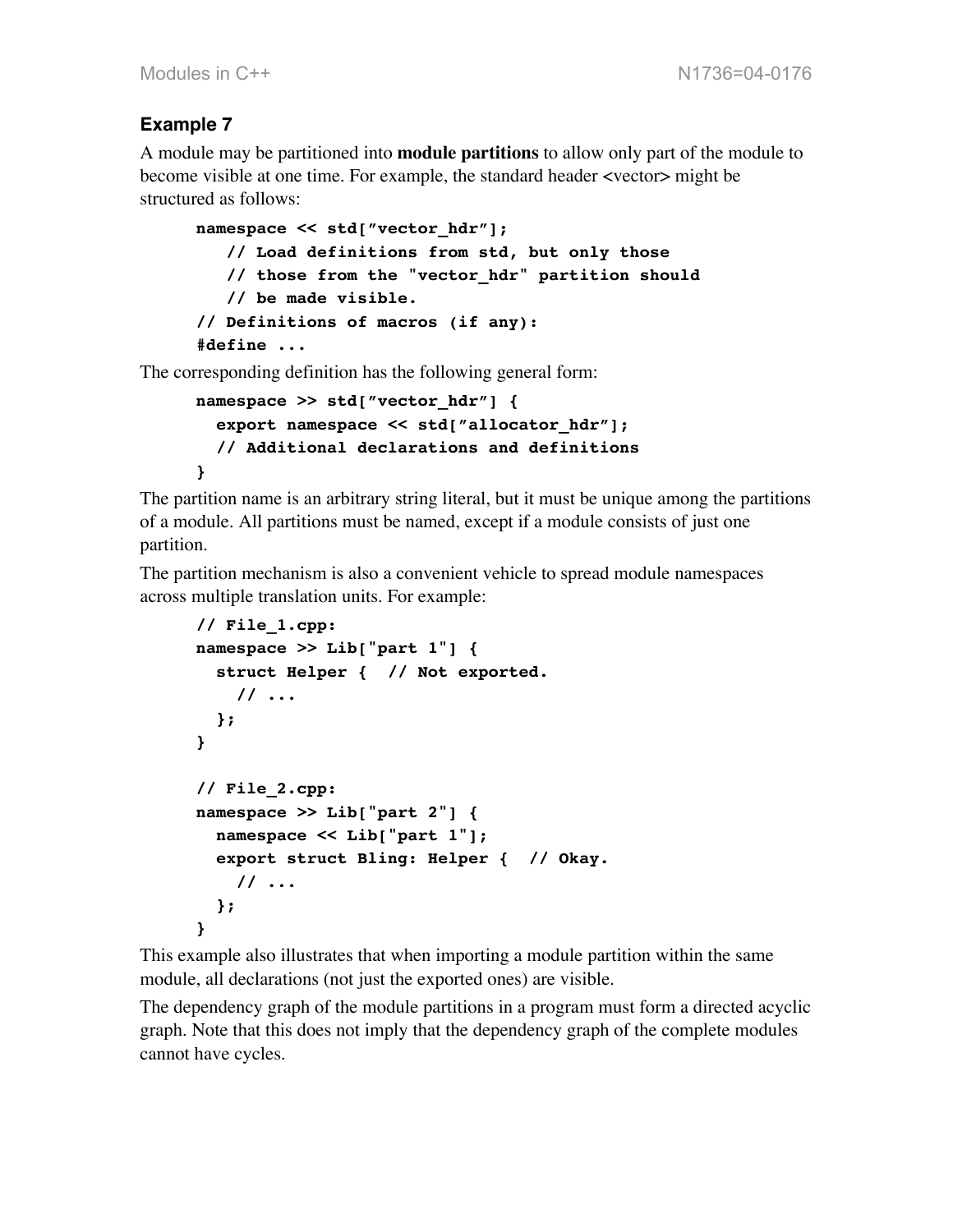## **Example 8**

Nested modules must be declared in their enclosing module:

```
namespace >> Lib["part 1"] {
   export namespace >> Lib::Nest;
     // Nested module declaration.
}
```
A nested module can import its enclosing module.

```
namespace >> Lib::Nested { // Only valid if declared
                             // in module Lib.
  namespace << Lib; // Okay.
}
```
The converse true too:

```
namespace >> Lib["part 2"] {
namespace << Lib::Nested; // Okay.
}
```
However, a single partition cannot both declare and import a nested module since that amounts to a cyclic dependency in that partition's dependency graph:

```
namespace >> Lib["part 3"] {
   namespace >> Lib::Nest;
  namespace << Lib::Nest; // Error.
}
```
Note that modules can also contain nested open namespaces that are not so constrained:

```
namespace >> Outer {
   export namespace Inner {
     export typedef char C;
   }
   Inner::C flag;
}
```
Namespace scope variables and static data members appearing inside modules (e.g., "flag" in this example) are called **module variables**.

## **Example 9**

Namespaces (both modules and open namespaces) can be marked global to express that the names of their members are reserved in the global namespace:

```
namespace >> std::core["new_hdr"] {
   export namespace << std["stddef_hdr"];
   export void* operator new(std::size_t);
  // ...
}
```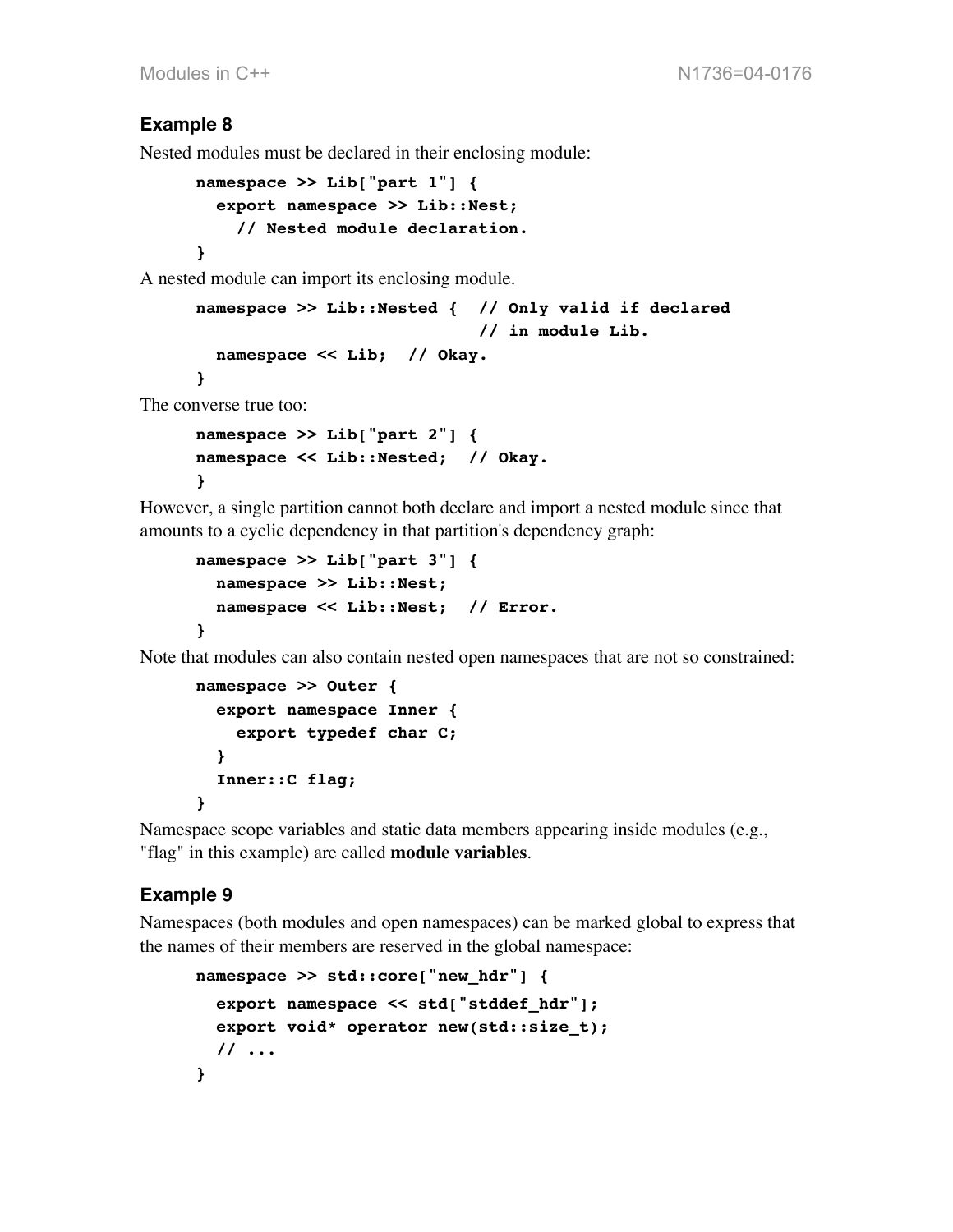This facility is primarily meant to enable a binary compatible transition from pre-module C++: Global module members can be code-generated as if in the global namespace, but their visibility is limited to the module namespace.

# **Benefits**

The capabilities implied in the introductory examples suggest the following benefits to programmers:

- Improved (scalable) build times
- Shielding from macro interference
- Shielding from private members
- Improved initialization order guarantees
- Avoidance of undiagnosed ODR problems
- Global optimization properties (exceptions, side-effects, alias leaks, …)
- Possible dynamic library framework
- Smooth transition path from the #include world
- Halfway point to full exported template support

The following subsections discuss these in more detail.

### **Improved (scalable) build times**

It would seem that build times on typical  $C_{++}$  projects are not significantly improving as hardware and compiler performance have made strides forward. To a large extent, this can be attributed to the increasing total size of header files and the increased complexity of the code it contains. (An internal project at Intel has been tracking the ratio of  $C_{++}$ code in ".cpp" files to the amount of code in header files: Over the last decade it has gone from about 10 to about 1.) Since header files are typically included in many other files, the growth in build cycles is generally superlinear wrt. to the total amount of source code.

Module namespaces address this issue by replacing the textual inclusion mechanism (whose processing time is proportional to the amount of code included) by a precompiled module attachment (whose processing times can be proportional to the number of imported declarations). The property that client translation units need not be recompiled if private module definitions change can be retained.

Experience with similar mechanisms in other languages suggests that modules therefore effectively solve the issue of excessive build times.

### **Shielding from macro interference**

The possibility that macros inadvertently change the meaning of code from an unrelated module is averted. Indeed, macros cannot "reach into" a module. They only affect identifiers in the current translation unit.

This proposal may therefore obviate the need for a dedicated preprocessor facility for this specific purpose (for example as suggested in N1614 and N1625).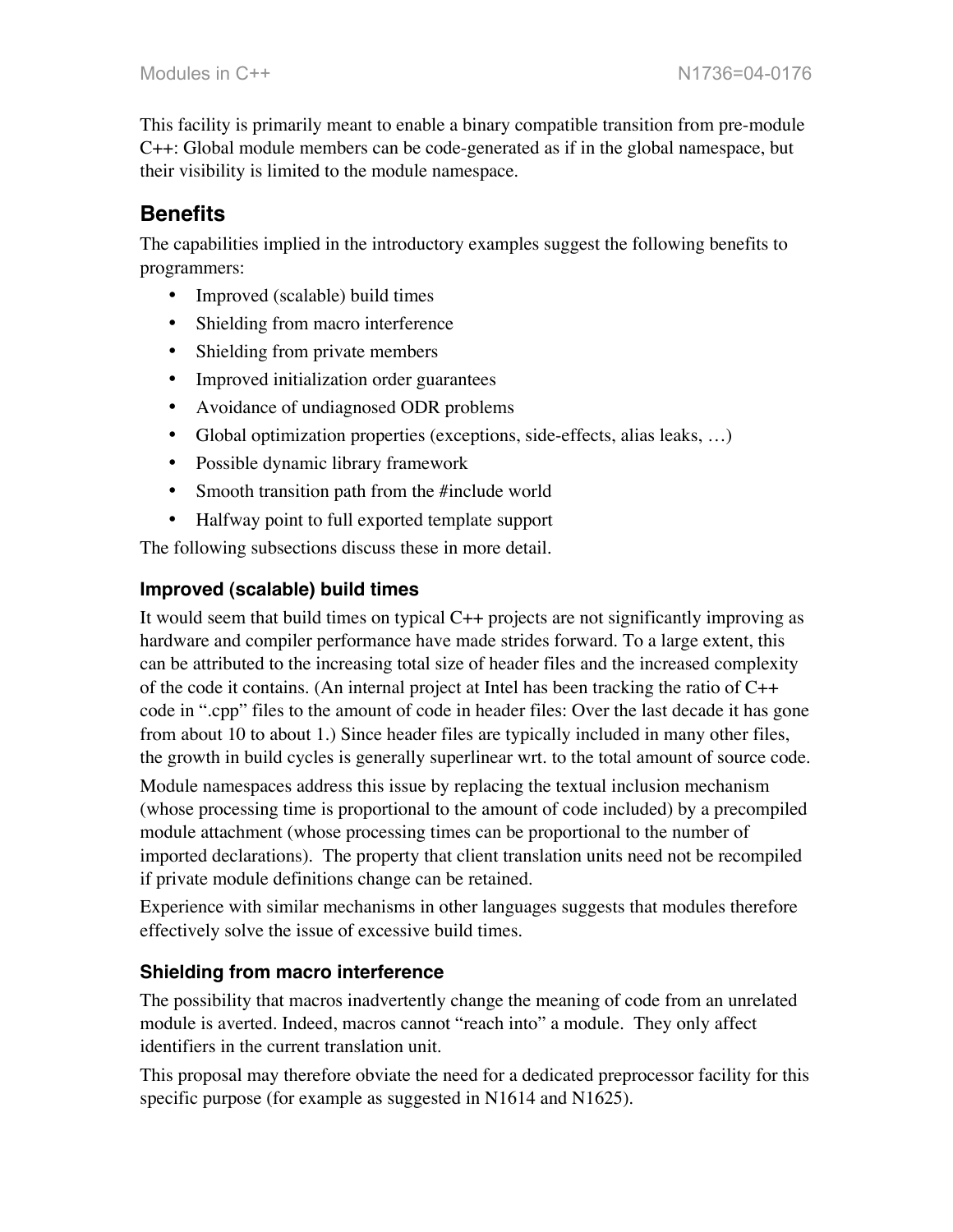#### **Shielding from private members**

The fact that private members are inaccessible but not invisible regularly surprises incidental programmers. Like macros, seemingly unrelated declarations interfere with subsequent code. Unfortunately, there are good reasons for this state of affair: Without it, private out-of-class member declarations become impractical to parse in the general case.

Module namespaces appear to be an ideal boundary for making the private member fully invisible: Within the module the implementer has full control over naming conventions and can therefore easily avoid interference, while outside the module the client will never have to implement private members. (Note that this also addresses the concerns of N1602; the extension proposed therein is then no longer needed.)

#### **Improved initialization order guarantees**

A long-standing practical problem in C++ is that the order of dynamic initialization of namespace scope objects is not defined across translation unit boundaries. The module dependency graph defines a natural partial ordering for the initialization of module variables that ensures that implementation data is ready by the time client code relies on it.

### **Avoidance of undiagnosed ODR problems**

The one-definition rule (ODR) has a number of requirements that are difficult to diagnose because they involve declarations in different translation units. For example:

```
// File_1.cpp:
int global_cost;
// File_2.cpp:
extern unsigned global_cost;
```
Such problems are fortunately avoided with a reasonable header file discipline, but they nonetheless show up occasionally. When they do, they go undiagnosed and are typically expensive to track down.

Modules avoid the problem altogether because entities can only be declared in one module.

### **Global optimization properties (exceptions, side-effects, alias leaks, …)**

Certain properties of a function can be established relatively easily if these properties are known for all the functions called by the first function. For example, it is relatively easy to determine that a function will not throw an exception if it is known that the functions it calls will never throw either. Such knowledge can greatly increase the optimization opportunities available to the lower-level code generators. In a world where interfaces can only be communicated through header files containing source code, consistently applying such optimizations requires that the optimizer see all code. This leads to build times and resource requirements that are often unacceptable. Historically such optimizers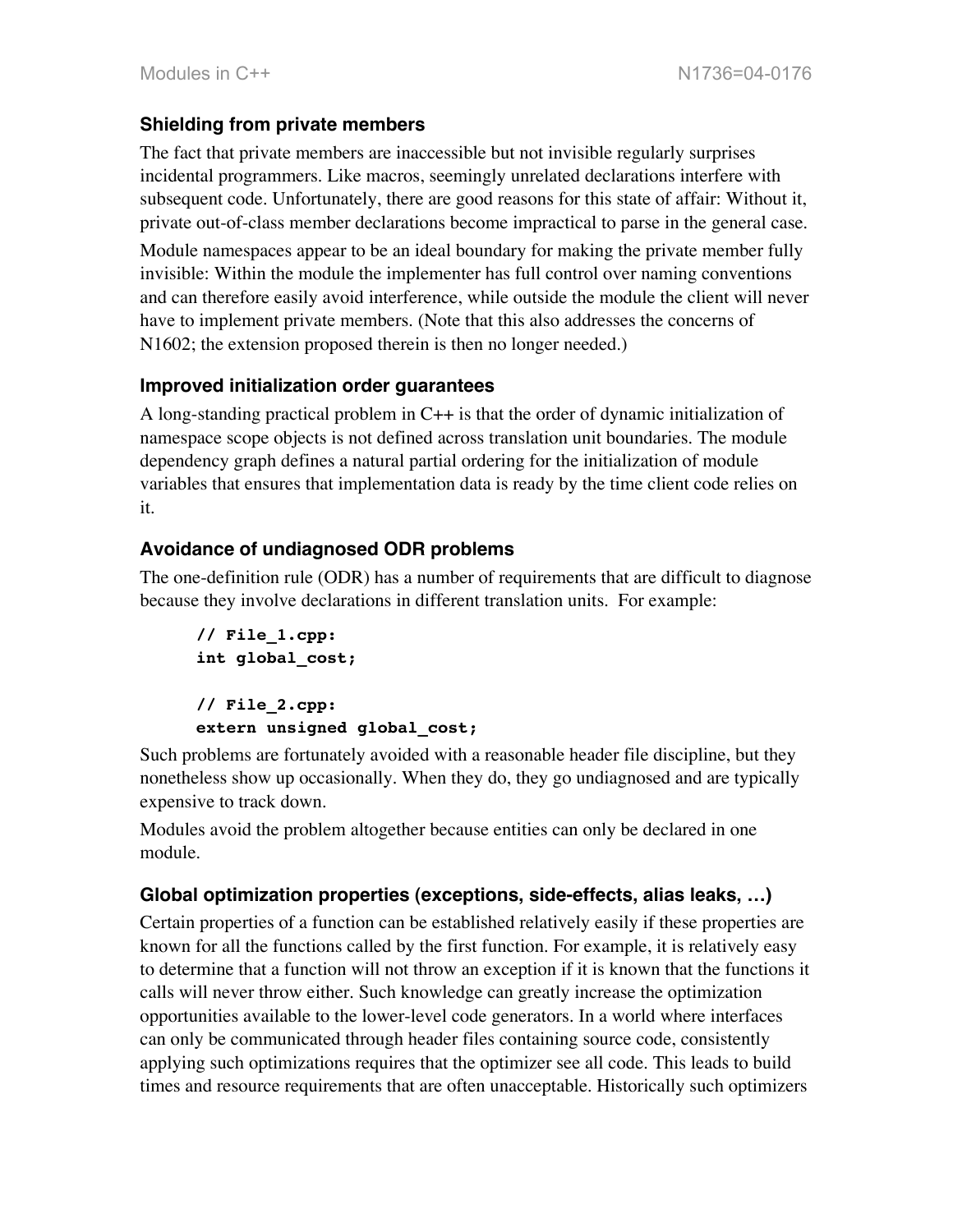have also been less reliable, further decreasing the willingness of developers to take advantage of them.

Since the interface specification of a module is generated from its definition, a compiler can be free to add any interface information it can distill from the implementation. That means that various simple properties (such as a function not having side-effects or not throwing exceptions) can be affordably determined and taken advantage of.

An alternative solution is to add declaration syntax for this purpose as proposed for example in N1664. The advantage of this alternative is that the properties can be associated with function types and not just functions. In turn that allows indirect calls to still take advantage of the related optimizations (at a cost in type system constraints). A practical downside of this approach is that without careful cooperation from the programmer, the optimizations will not occur. In particular, it is in general quite difficult and cumbersome to manually deal with the annotations for instances of templates when these annotations may depend on the template arguments.

## **Possible dynamic library framework**

C++ currently does not include a concept of dynamic libraries (aka. shared libraries, dynamically linked libraries (DLLs), etc.). This has led to a proliferation of vendorspecific, ad-hoc constructs to indicate that certain definitions can be dynamically linked to.

It has been suggested that the module namespace concepts may map naturally to dynamic libraries and that this may be sufficient to address the issue in the next standard.

### **Smooth transition path from the #include world**

As proposed, module namespaces can be introduced in a bottom-up fashion into an existing development environment. This is a consequence of nonmodule code being allowed to import modules while the reverse cannot be done.

The provision for module partitions allows for existing file organizations to be retained in most cases. Cyclic declaration dependencies between translation units are the only exception. Such cycles are fortunately relatively uncommon and can easily be worked around by moving declarations to separate partitions.

The "global" module attribute enables a binary-compatible transition from a global namespace library to a module namespace library. This is particularly needed for some standard library facilities not declared in namespace std.

Finally, we note that modules are just a special kind of namespace. Moving a library from an open namespace to a module namespace does therefore not require a binary incompatible transition.

### **Halfway point to full exported template support**

Perhaps unsurprisingly, from an implementer's perspective, templates are expected to be the most delicate language feature to integrate in the module world. However, the stricter ODR requirements in modules considerably reduce the difficulty in supporting separately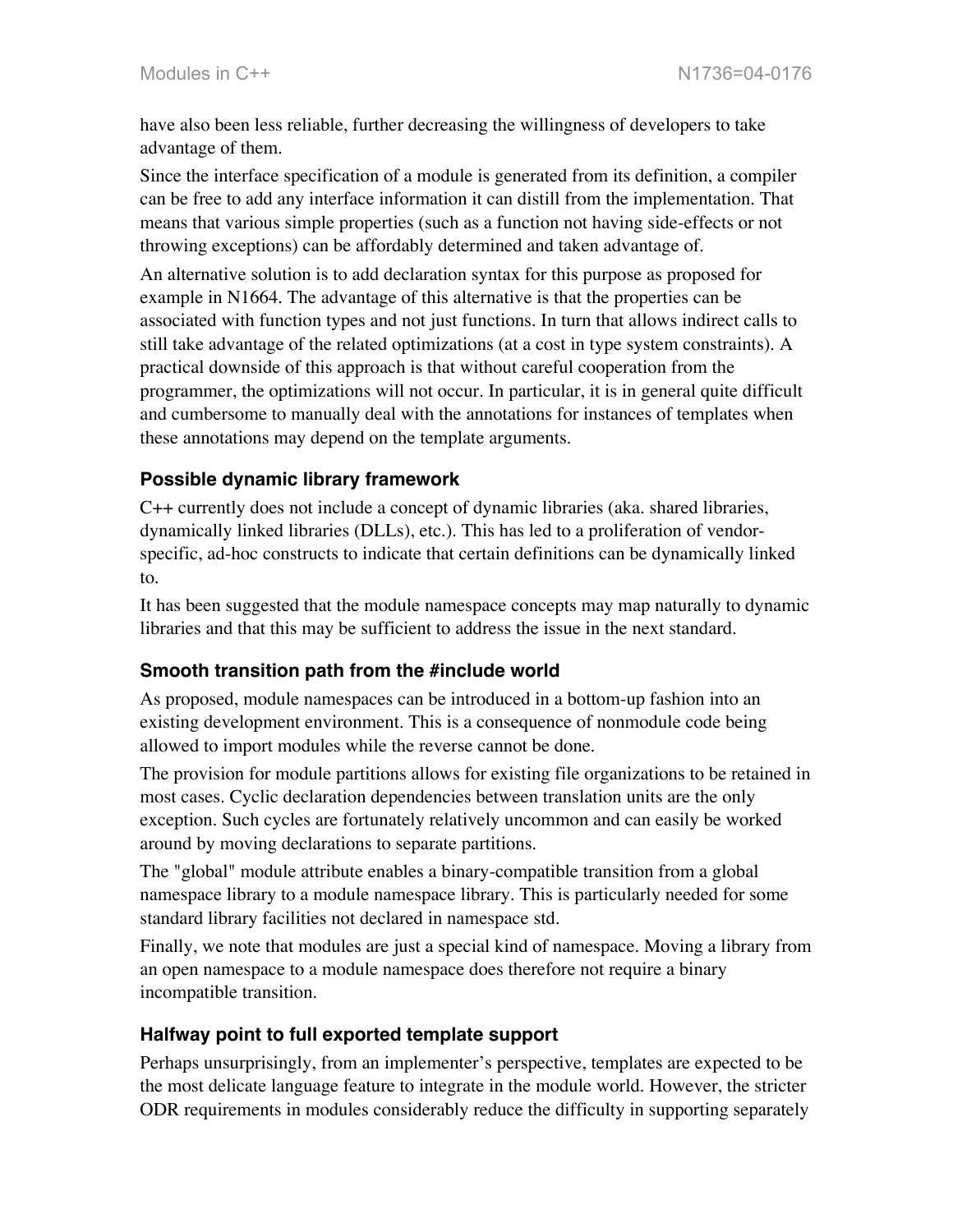compiled templates (the loose nonmodule ODR constraints turned out to be perhaps the major hurdle during the development of export templates by EDG). Furthermore, it is expected that the work to allow module templates to be exported can be reused when implementing support for export templates in open namespace scopes (as already specified in the standard).

# **Options**

This section explores some additional possible features for module namespaces.

### **Auto-loading**

It is possible to automatically import a module when its first use is encountered, without requiring an explicit import directive. This would for example simplify Hello World to the following:

```
int main() {
  std::cout << "Hello World!\n";
}
```
Opinions on whether this simplifies introductory teaching seem to vary, but there appears to be a general agreement that it could be harmful to code quality in practice. It also has slightly subtle implications for initialization order (since a module's import directives determine when it may be initialized).

## **Exported macros**

It may be possible to export macro definitions. However, this forces a C++ compiler to integrate its preprocessor and it raises various subtleties wrt. dependent macros. For example:

```
namespace >> Macros {
#define P A // Invisible?
#export X P // Expansion of X will not pick up P?
}
```
Exported macros are therefore probably undesirable. If needed, an import directive can be wrapped in a header to package macros with modules.

### **Module seals**

With the rules so far, third parties may in principle add partitions to existing multipartition modules. This may be deemed undesirable.

One way to address this is to assume implementation-specific mechanisms (e.g., compiler options) will allow modules to be "sealed" in some fashion.

Alternatively, a language-based sealing mechanism could be devised. A possibility is a namespace attribute to indicate that a given partition and all the partitions it imports (directly or indirectly) from the same module form a complete module. For example: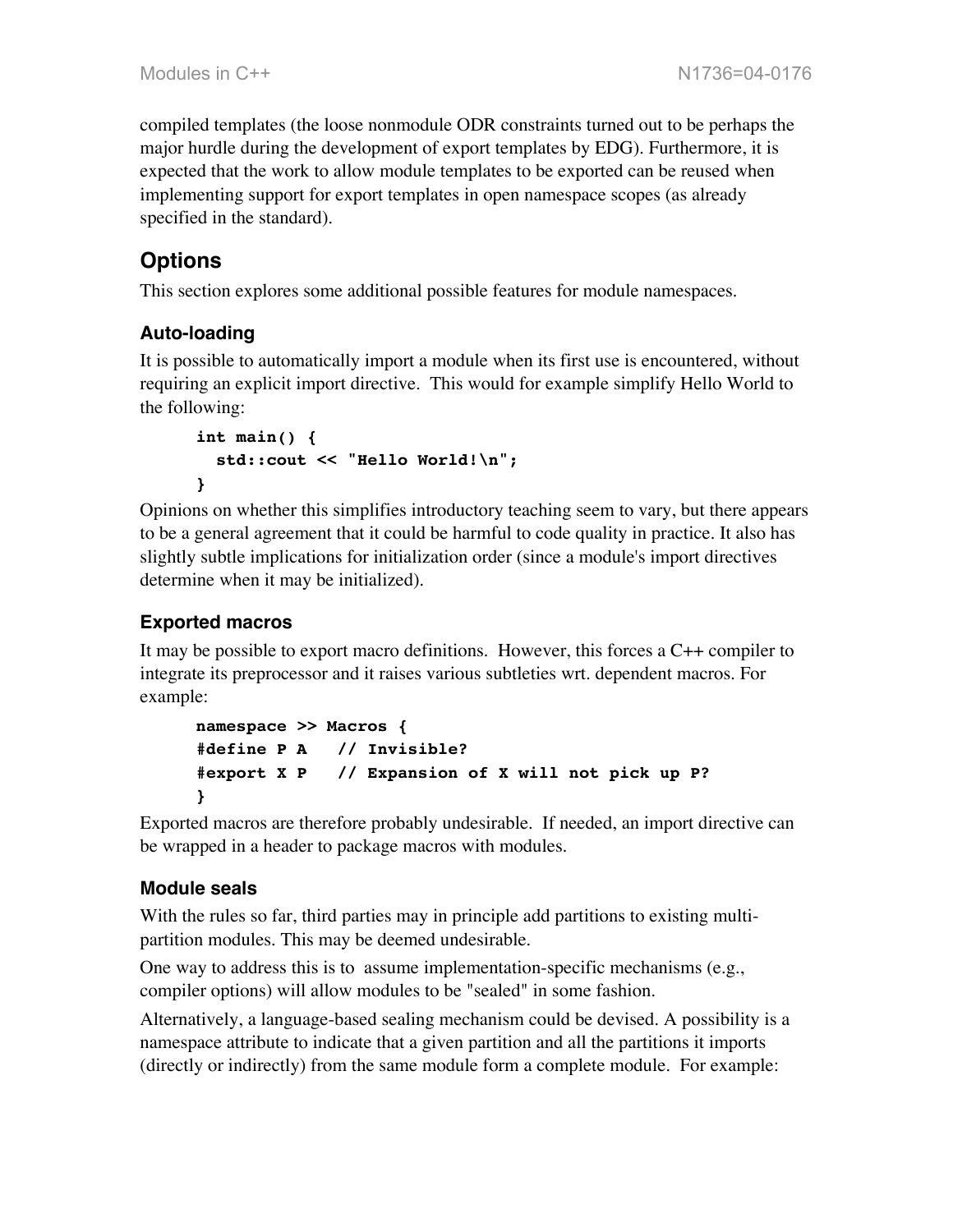```
// File_1.cpp:
namespace >> Lib["core"] {
   // ...
}
// File_2.cpp:
namespace >> Lib["utils"] {
   namespace << Lib["core"];
   // ...
}
// File_3.cpp:
namespace["complete"] >> Lib["main"] {
   namespace << Lib["utils"];
   // Partitions "main", "utils", and "core"
   // form the complete module Lib.
}
// File_4.cpp:
namespace >> Lib["helpers"] {
   namespace << Lib["core"];
   // Error: "helpers" not imported into sealing
   // partition "main".
}
```
### **More than one partition per translation unit**

It may be possible to specify that multiple modules or partitions be allowed in a single translation unit. For example:

```
// File_1.cpp:
namespace >> M1 {
   // ...
}
namespace >> M2 {
  // ...
}
```
However doing so may require extra specification to define visibility rules between such modules and is also likely to be an extra burden for many existing implementations.

## **Program-directed module loading**

If modules can be compiled to dynamic libraries, it is natural to ask whether they could be loaded and unloaded under program control (as can be done with nonstandard APIs today).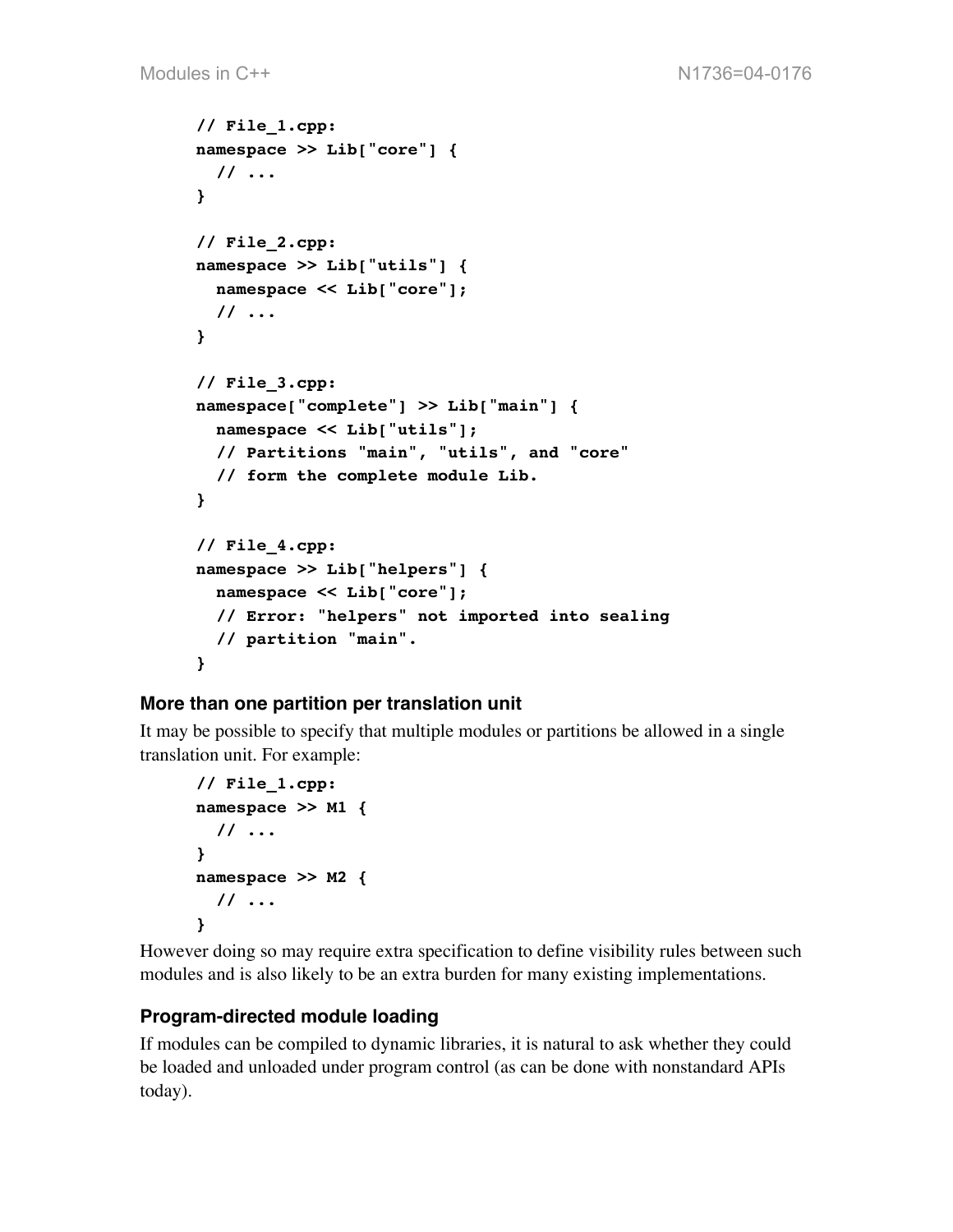Loading probably presents few problems other than agreeing on an API to do so. Unloading presumably requires slightly different termination semantics: All the static lifetime variables must be destroyed at that point (instead of in strict reverse construction order). If this is desirable, the alternative termination semantics could be indicated with a namespace attribute. For example:

```
namespace["dynamic"] >> Component {
   // ...
}
```
It may also be desirable to have such modules generate additional RTTI information that could be used to synthesize safe calls to components not originally linked into the application.

## **Standard module file format**

Probably the major drawback of modules compared to header files is that the interface description of a library may end up being obfuscated in a proprietary module file format. This is particularly concerning for third-party tool vendors who until now could assume plaintext header files. It is therefore probably desirable that the module file format be partially standardized, so that third party tools can portably load exported declarations (at the very least). This can be done in a manner that would still allow plenty of flexibility for proprietary information.

# **Technical Notes**

This section collects some thoughts about specific constraints and semantics, as well as practical implementation considerations.

## **The module file**

A module is expected to map on one or several persistent files describing its exported declarations. This module file (we will use the singular form in what follows, but it is understood that a multi-file approach may have its own benefits) will also contain any exported definitions except for definitions of noninline functions, namespace scope variables, and nontemplate static data members, which can all be compiled to a separate object file just as they are in current implementations.

Some nonexported entities may still need to be stored in the module file because they are (directly or indirectly) referred to by exported declarations, inline function definitions, or private member declarations.

Not every modification of the source code defining a module namespace needs to result in updating the associated module file. Avoiding superfluous compilations due to unnecessary module file updates is relatively straightforward: A module file is initially produced in a temporary location and is subsequently compared to any existing file for the same module; if the two files are equivalent, the newer one can be discarded.

As mentioned before, an implementation may store interface information that is not explicit in the source. For example, it may determine that a function won't throw any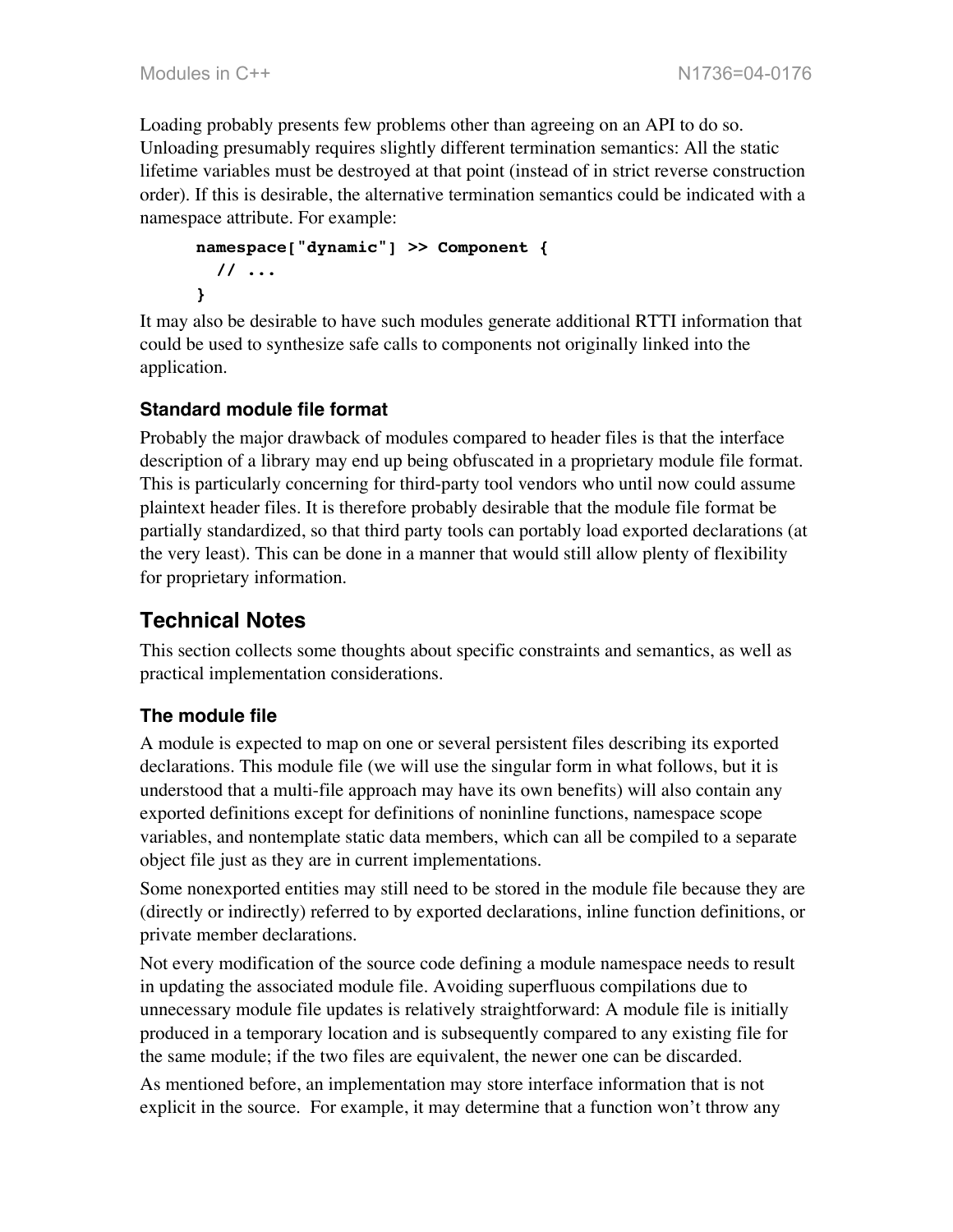exceptions, that it won't read or write persistent state, or that it won't leak the address of its parameters.

In its current form, the syntax does not allow for the explicit naming of the module file: It is assumed that the implementation will use a simple convention to map module namespace names onto file names (e.g., module name "Lib::Core" may map onto "Lib.Core.mf"). This may be complicated somewhat by file system limitations on name length or case sensitivity.

#### **Module dependencies**

When module A imports module B it is expected that A's module file will not contain a copy of the contents of B's module file. Instead it will include a reference to B's module file. When a module is imported, a compiler first retrieves the list of modules it depends on from the module file and loads any that have not been imported yet. When this process is complete, symbolic names can be resolved much the same way linkers currently tackle the issue. Such a two-stage approach allows for cycles in the module dependency graph.

#### **The dependencies among partitions within a module must form a directed acyclic graph.**

When a partition is modified, sections of the module file on which it depends need not be updated. Similarly, sections of partitions that do not depend on the modified partition do not need to be updated. Initialization order among partitions is only defined up to the partial ordering of the partitions.

#### **If a translation unit contains a module partition definition, it must contain no declarations outside that partition definition.**

This rule reflects the fact that module partitions are the "translation units" of the module world. The rule only helps fitting the proposed module system in existing compilers. It could be relaxed if deemed necessary.

#### **Nested namespaces**

The concept of open namespaces nested in a module namespace presents few problems: It is treated as other declarative entities. If such an open namespace is anonymous, it cannot be exported.

#### **Nonexported namespaces cannot contain exported members.**

This rule could relaxed since it is in fact possible to access members of a namespace without naming the namespace, either through argument-dependent lookup, or through an exported namespace alias.

Nested module namespaces must be declared in their enclosing module on the grounds that all namespace members should be declared in that namespace. However, that creates an implicit dependence of the nested module on its enclosing module, which in turn creates a dependency cycle if the enclosing module imports the nested module. Our way out of this conundrum is to specify the dependency constraints in terms of module partitions and not in terms of modules.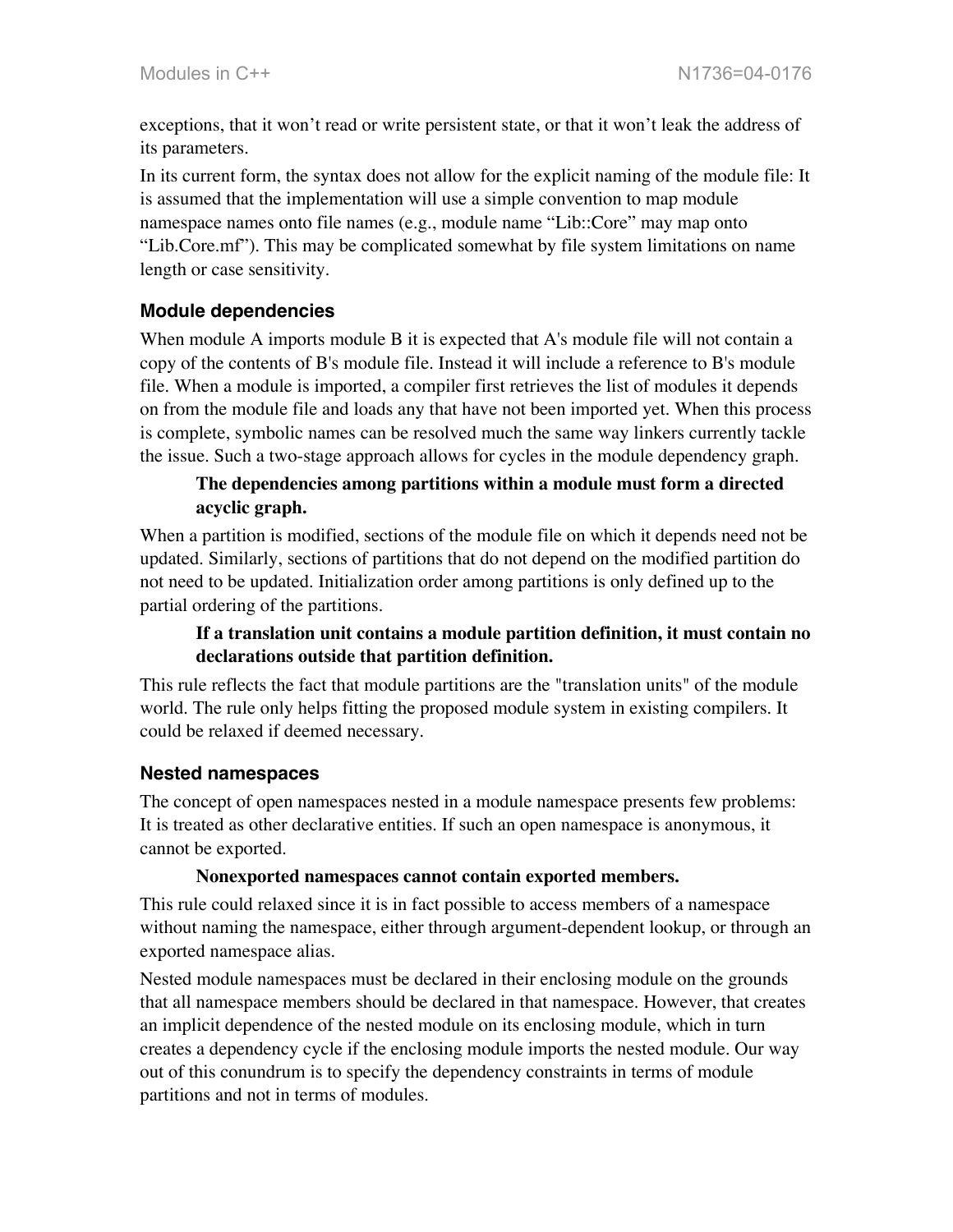#### **Startup and termination**

**A program can contain at most one program module. If it does contain such a module it cannot declare ::main() and the program's execution amounts to the initialization of the program module's module variables.**

We'll cast the execution of a module main() function in terms of variable initializations.

**The module function main() is executed as if it were the default constructor of a module variable defined in a synthesized partition dependent on all other partitions. Similarly, the module function ~main() is executed as if it were the destructor that same module variable.**

This fits the notion that main() and  $\sim$ main() are essentially a syntactic convenience that could be replaced by special-purpose singleton class types. (The notion of a synthesized dependent module partition is just to ensure that main() runs after all the module variables have been initialized.) Like ::main() these functions are subject to some restrictions (see also [basic.start.main] §3.6.1):

**The module functions main() and ~main() cannot be called explicitly. Their address cannot be taken and they cannot be bound to a reference. They cannot be exported and they cannot be declared without being defined.**

A fairly natural initialization order can be achieved within modules and module partitions.

**Within a module partition the module variables are initialized in the order currently specified for a translation unit (see [basic.start.init] §3.6.2). The initialization of module variables in one module partition must complete before the initializations of module variables in another partition that has a dependency on the first partition. The module variables and local static variables of a** *program* **are destroyed in reverse order of initialization (see [basic.start.term] §3.6.3).**

As with the current translation unit rules, it is the point of definition and not the point of declaration that determines initialization order.

The initialization order between modules is determined as follows:

**Every module import directive defines an anonymous namespace scope variable associated with the module being imported. This variable requires dynamic initialization. The first of such variables associated with a module to be initialized triggers by its initialization the initialization of the associated module; the initialization of the other variables associated with the same module is without effect.**

This essentially means that the initialization of a module must be guarded by Boolean flags much like the dynamic initialization of local static variables. Also like those local static variables, the Boolean flags will likely need to be protected by the compiler if concurrency is a possibility (e.g., thread-based programming).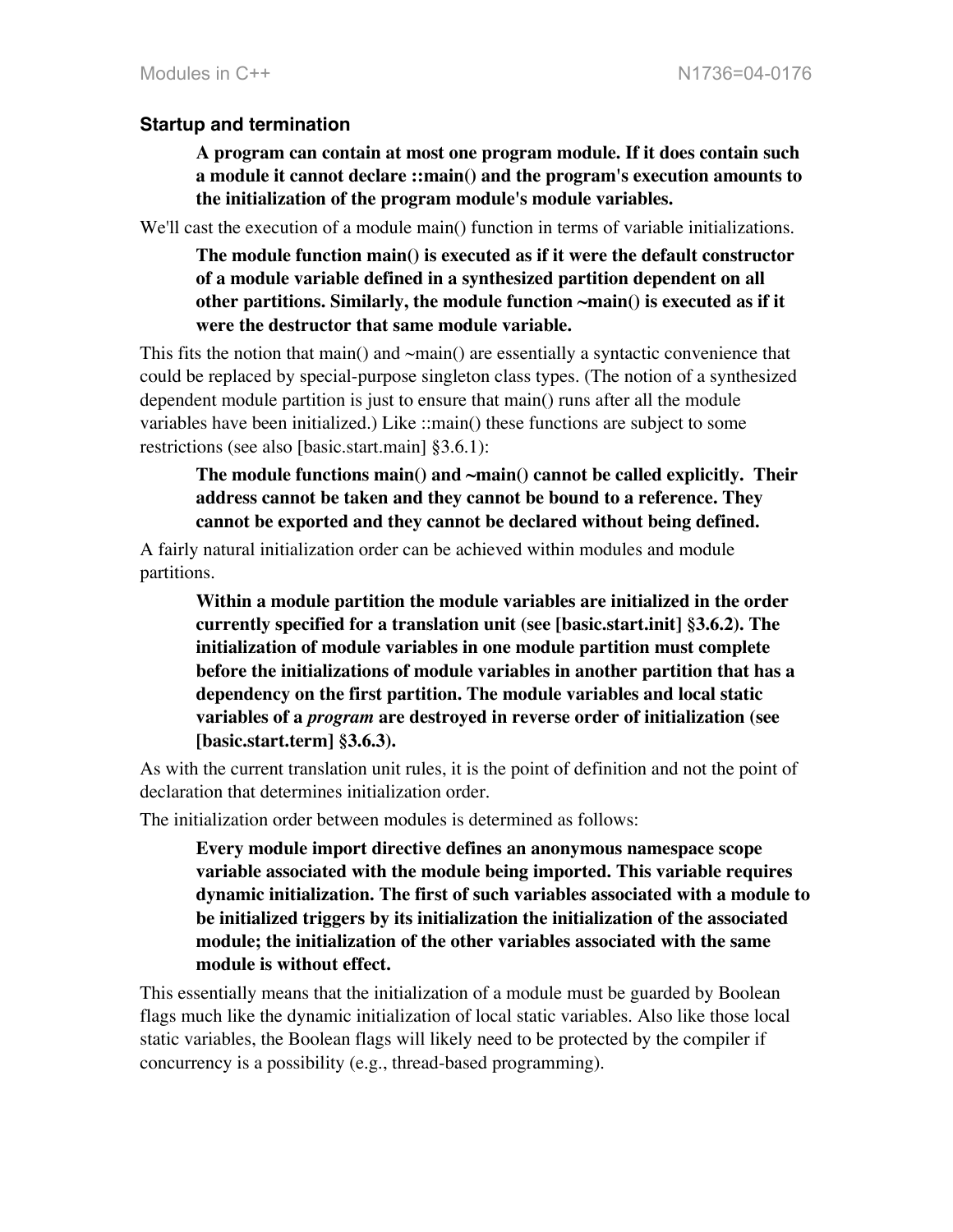#### **Linkage**

### **Namespace scope declarations cannot be declared extern or static in modules. The extern keyword can only be used for linkage specifications (see [dcl.link] §7.5) in module definitions.**

Module namespaces and the import/export mechanisms make the storage specifiers "extern" and "static" mostly redundant in namespace scopes. The only case that is not trivially covered appears to be the forward declaration of namespace scope variables. Consider the following non-module example:

```
void f(int*);
extern int i; // Forward declaration.
int p = <math>\&i;</math>int i = f(p);
```
It may be desirable to allow such constructs in modules, but the keyword "extern" does not convey the right semantics. Instead, forward declarations can be indicated using a trailing ellipsis token:

```
namespace >> Lib {
  int f(int*) ...; // Ellipsis optional.
  int i ...; // Forward declaration.
 int p = \&i;int i = f(p); // Definition.
```
The static keyword can still be used in class scopes and local scopes (and the semantics are similar in both cases).

#### **In modules, names of exported entities have external linkage if and only if they are exported.**

Note that only namespace scope declaration can be declared (or defined) with the keyword "export". Public and protected class members are exported only as a consequence of their outermost enclosing class being exported.

Significantly more thought needs to go into the concept of linkage specification in modules.

## **Exporting incomplete types**

It is somewhat common practice to declare a class type in a header file without defining that type. The definition is then considered an implementation detail. To preserve this ability in the module world, the following rule is stated:

## **An imported class type is incomplete unless its definition was exported.** For example: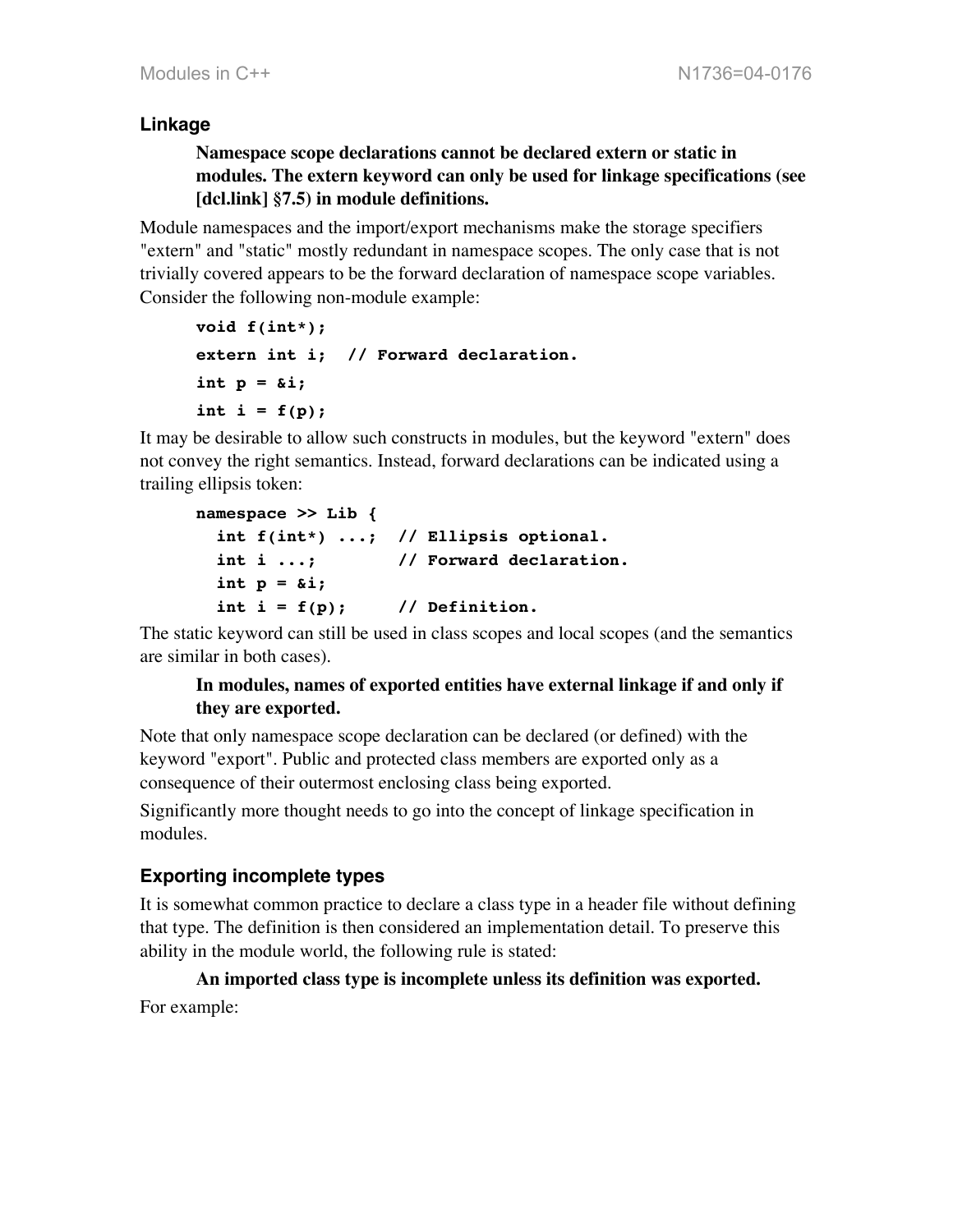```
// File_1.cpp:
namespace >> Lib {
  export struct S {}; // Export complete type.
  export class C; // Export incomplete type only.
  class C { ... }
}
// File_2.cpp:
namespace << Lib;
int main() {
   sizeof(lib::S); // Okay.
   sizeof(Lib::C); // Error: Incomplete type.
}
```
Note that this does not answer the question of whether non-exported types accessible through exported declarations are complete. For example:

```
// File_1.cpp:
namespace >> X {
   struct S {};
  export S f() { return S(); }
}
// File_2.cpp:
namespace << X;
int main() {
   sizeof(X::f()); // Allowed?
}
```
It is believed that this should indeed be allowed (in part because the invisible type may have applicable conversion functions).

### **Explicit template specializations**

Explicit template specializations and partial template specializations are slightly strange in that they may be module namespace members not packaged in their own module:

```
namespace >> Lib {
   export template<typename T> struct S { ... };
}
namespace >> Client {
   namespace << Lib;
   template<> struct Lib::S<int>;
}
```
There are however no known technical problems with this situation.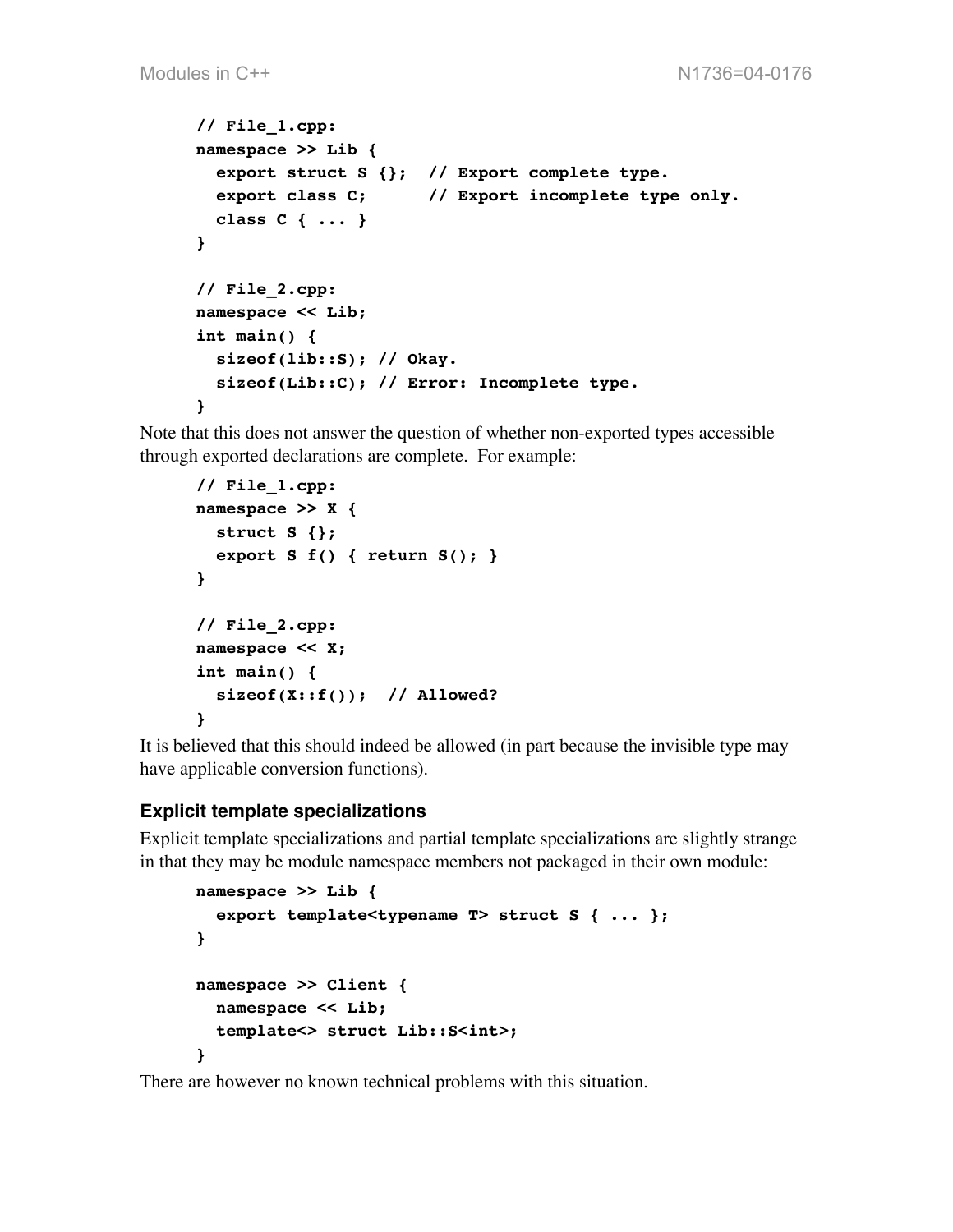It has been suggested that modules might allow "private specialization" of templates. In the example above this might mean that module Client will use the specialization of  $Lib::S<sub>int</sub>$  it contains, while other modules might use an automatically instantiated version of Lib::S<int> or perhaps another explicit specialization. The consequences of such a possibility have not been considered in depth at this point. (For example, can such a private specialization be an argument to an exported specialization?)

#### **Automatic template instantiations**

The instantiations of noninline function templates and static data members of class templates can be handled as they are today using any of the common instantiation strategies (greedy, queried, or iterated). Such instantiations do not go into the module file. However instances of class templates present a difficulty. Consider the following small multimodule example:

```
// File_1.cpp:
namespace >> Lib {
   export template<typename T> struct S {
     static bool flag;
   };
   ...
}
// File_2.cpp:
namespace >> Set {
   namespace << Lib;
   export void set(bool = Lib::S<void>::flag);
   // ...
}
// File_3.cpp:
namespace >> Reset {
   namespace << Lib;
   export void reset(bool = Lib::S<void>::flag);
   // ...
}
// File_4.cpp:
namespace >> App {
   namespace << Set;
   namespace << Reset;
   // ...
}
```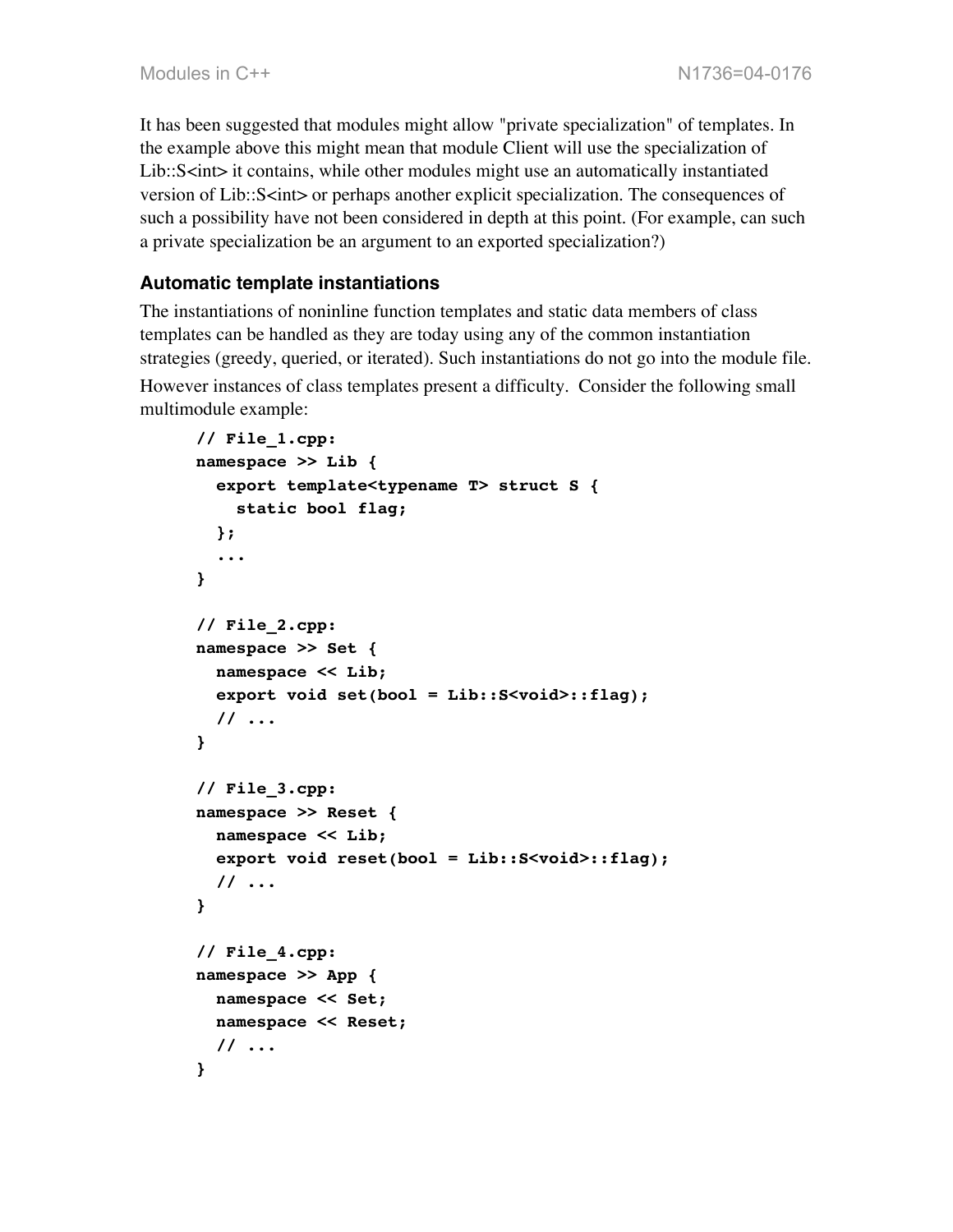Both modules "Set" and "Reset" must instantiate Lib::S<void>, and in fact both expose this instantiation in their module file. However, storing a copy of Lib::S<void> in both module files can create complications of the same kind that the loose ODR rules create in the context of open namespace export templates.

Specifically, in module App, which of those two instantiations should be imported? In theory, the two are equivalent, but an implementation cannot ignore the possibility that some user error caused the two to be different. Ideally, such discrepancies ought to be diagnosed (although current implementation often do not diagnose similar problem in the header file world).

There are several possible technical solutions to this problem. Most of them rely on having references to instantiated types outside the template's module to be stored in symbolic form in the client module. This could allow (for example) an implementation to temporarily reconstruct the instantiations every time they're needed. Alternatively, references could be rebound to a single randomly chosen instance (this is similar to the COMDAT section approach used in many implementations of the greedy instantiation strategy). Yet another alternative, might involve keeping a pseudo-module of instantiations associated with every module containing exported templates (that could resemble queried instantiation).

#### **Syntax considerations**

The notation chosen for this proposal is meant to be reminiscent of the streaming concept and parallels preprocessor inclusion in that "a file is being read". However, it is not the only option. An obvious alternative may be to introduce new keywords "module" and "import". This might for example allow:

```
module Lib {
   import module Lib2;
   export import module Lib3; // Ugly?
}
```
Replacing the keyword "import" by the keyword "using" seems undesirable: The latter keyword is currently used to indicate name aliasing, which is both sufficiently similar to and sufficiently different from the notion of importing that confusion is likely to ensue.

Another direction wrt. syntax is the introduction of **export blocks**:

```
namespace >> Lib {
   export {
     typedef int I; // Exported.
     typedef char C; // Exported.
   }
}
```
There are no known technical problems with this export block syntax, but they're not preferred by this author.